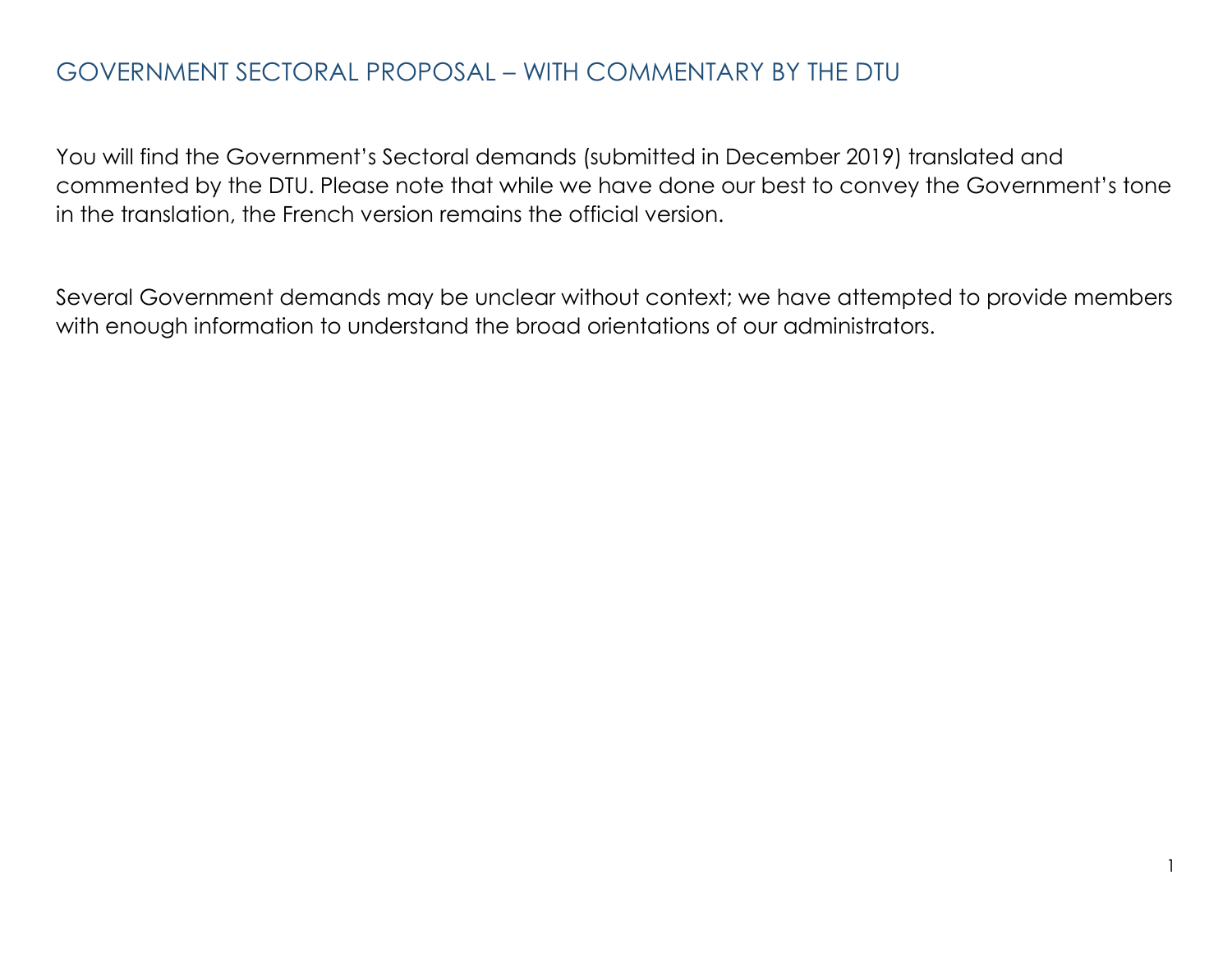# PREAMBLE

### GOVERNMENT PRIORITIES AND RELATED GOALS

Negotiations at the sectoral table are conducted in a global perspective where government priorities serve as the backdrop for decision-making. Certain particular issues are so unavoidable that they require the attention of all sectors. The issues discussed in this bargaining project must be taken into consideration throughout the negotiation process.

A. Labour shortages and the maintaining of quality services for the population;

- B. Global health of salaried employees;
- C. Educational success;
- D. Access to health and social services;

#### PREAMBLE

This bargaining project presents a list of issues by theme as well as possible solutions. It discusses both sectoral and local issues.

The orientations that guide this project are the fruit of  $\alpha$ broad consultation of College administrations and takes into consideration issues identified by both the Fédération des cégeps and the Ministère de l'Éducation et de l'Enseignement supérieur (MEES).

This paragraph was appended to all Government proposals, across all sectors; it appears to be the standard Government 'sound bite' for this round of negotiations.

Similarly, this preamble was included in all proposals in the education sector, independent of job classification.

Since Dawson College is one of the largest *cégeps* in the province, with the largest Continuing Education sector, it is very likely that Dawson's administration has influenced many of the demands in this document. With that in mind, the disconnect between some of the statements in this proposal and the reality on the ground is disconcerting. Our impression is that local college administrations have had more influence on the demands than in previous negotiations, and that the voice of Dawson's administration's influence can be discerned throughout this document.

Despite several campaigns to raise awareness of the problems plaguing the Continuing Education sector, our College administration has either failed to advocate on behalf of its students and teachers, or perhaps, has convinced other colleges that its success in monetizing continuing education should be implemented more broadly.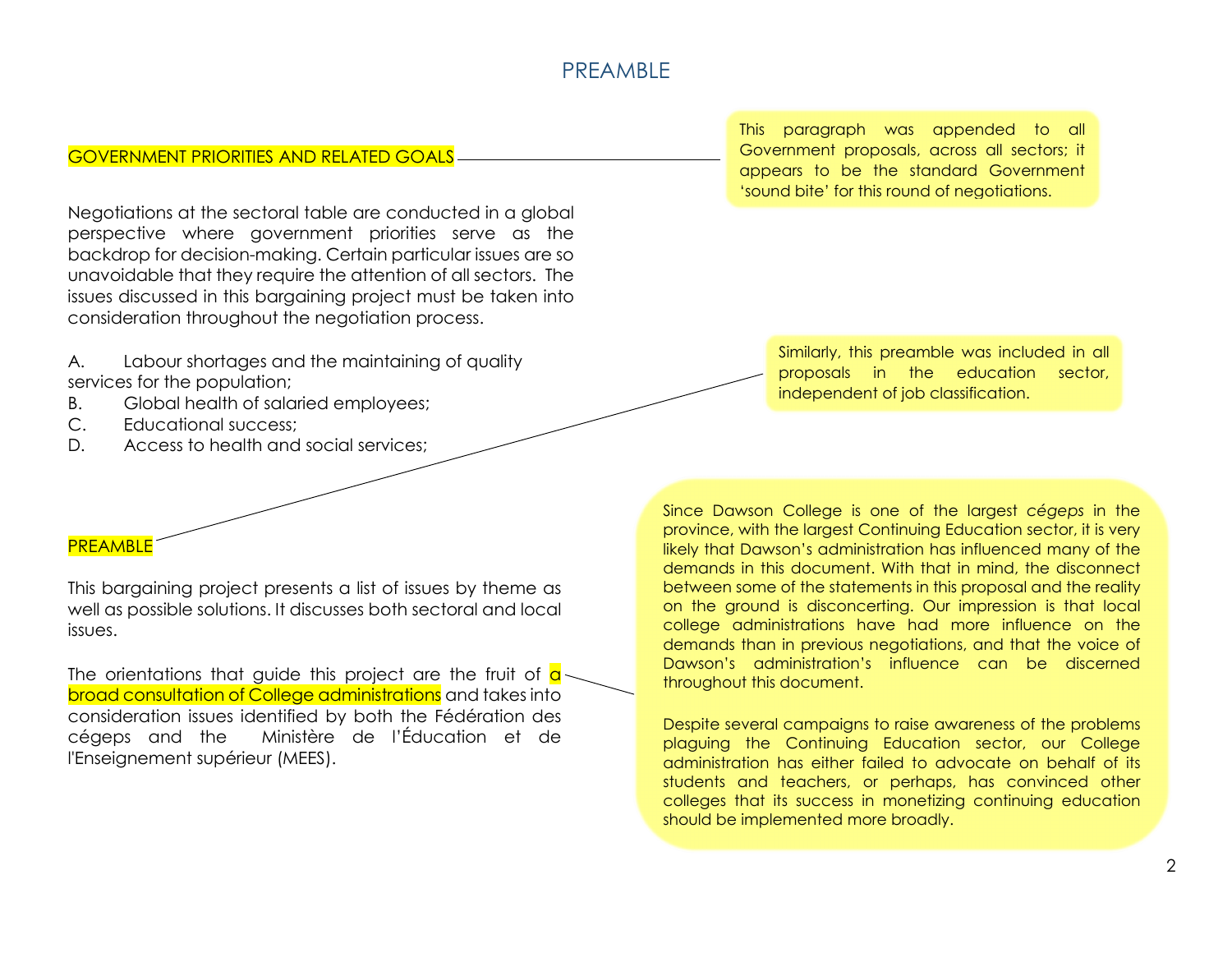Colleges currently face several challenges related to labour shortages in the province. In this context, college personnel are called upon to do everything to promote the development of conditions favourable to educational success, which is at the heart of the mission of colleges. To support the success of its students, the college network offers spaces for learning and flexible training courses that promote their path to university studies, adapted to the necessities of the labour market and contributing to their training as citizens.

To these challenges are added a student population from diverse backgrounds. For example, the number of students with particular needs (*EESH*) has grown exceptionally in the course of the last decade. This reality requires colleges to constantly adapt not only due to the number of students, but also due to the services they must offer to ensure these students' success.

Moreover, the digital shift underway within the college network is intensifying new technologies are multiplying and they have a major impact on students, personnel, and businesses in Quebec. In this sense, it is necessary to continue the deployment of technology within colleges, notably by the implementation of the MEES Action Plan concerning technology in education and higher education teaching (*Plan d'action numérique en éducation et enseignement supérieur*).

In order to address these realities, the government equally wants to focus on the professional development of personnel and adapt them to current needs. To ensure the competence of personnel at the point of hiring, during employment and during the movement of personnel is necessary to ensure that all personnel employed by the college can adequately fulfill their duties. This is both a management responsibility and a professional commitment.

The Cégep network has a recognized place in higher education in the province. With this recognition comes the sustained participation of faculty in the development of the network. Part of this contribution is in the form of the development of pedagogy specific to the college level as well as research activities, which are becoming more and more numerous. Indeed, the recent revision of the model for the financing of colleges reflects the growth of this sector of activity and its importance.

In this context, there is a need to rethink the organisation of work within colleges. The present negotiation offers an occasion to update the provisions in the Collective Agreement and to enforce new solutions which respond to the issues within the Cégep network.

Thus, the CPNC pursues the objective of a rigorous negotiation, where the parties seek, in a climate of respect and openness, solutions that are satisfactory to all.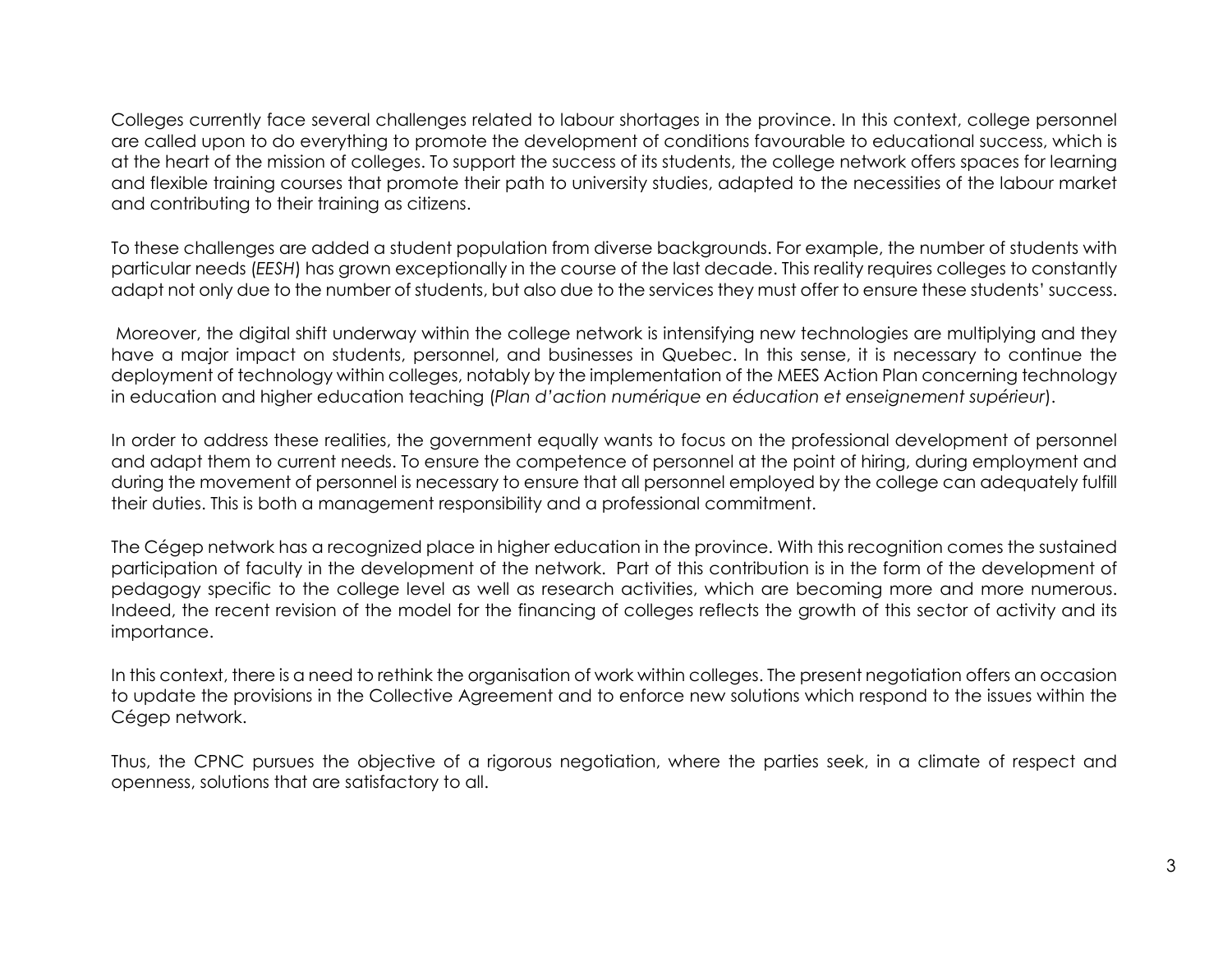### PREAMBLE TO DEMANDS PERTAINING TO CONTINUING EDUCATION

#### 1. CONTINUING EDUCATION

*Recognizing the particularities of the Continuing Education Sector in order to support its development and to respond adequately to the needs of students and the needs of the workplace in relation to labour shortages.*

The services offered by Continuing Education play an essential role in responding to the needs of adults who require professional development in order to meet changing demands in the workplace. In the same vein, teachers must also meet the requirements of the profession at all times. Considering the particularities of its mission, Continuing Education must benefit from as much flexibility as possible in order to attain its goals related to training and student success.

Work organization in Continuing Education differs from that of the Regular Sector, notably because training is offered throughout the year and must adapt to the labour market and industry needs in terms of student employability. In this context, the working conditions that apply to Continuing Education teachers must reflect this difference and the need for nimbleness in this sector.

Several legal challenges concerning jurisdiction over certain tasks in the Continuing Education sector are ongoing - a broad analysis is required by both parties in order to resolve these issues.

This statement does not reflect the reality of Continuing Education at Dawson and elsewhere. Our College has aggressively marketed Continuing Education as an alternative to the Regular Sector for students coming directly from high school.

The first of many references to "flexibility" in Continuing Education. As is typically the case in labour negotiations, what 'flexibility' really means is increasing the power of the administration while minimizing faculty input. In Continuing Education, 'flexibility' often translates to the ability of colleges to direct money coming in from this sector to projects and goals having nothing to do with the well-being and success of students and teachers in the sector.

The FNEEQ has coordinated several legal challenges concerning how colleges have been assigning and remunerating work in the Continuing Education Sector, among other things. Here at Dawson, the College provides stipends to coordinators for their work related to Continuing Education. The contracts are neither negotiated nor even provided to coordinators. A legal victory for the union at Cégep du Vieux Montréal forced its administration to cease several of its practices in the sector. In addition to the legal challenges, there has been an aggressive push from the professionals' unions demanding exclusive jurisdiction over certain tasks in the sector. It is important to note that locally, our professionals have considerably less authority over certain tasks in Continuing Education than their counterparts in other Colleges.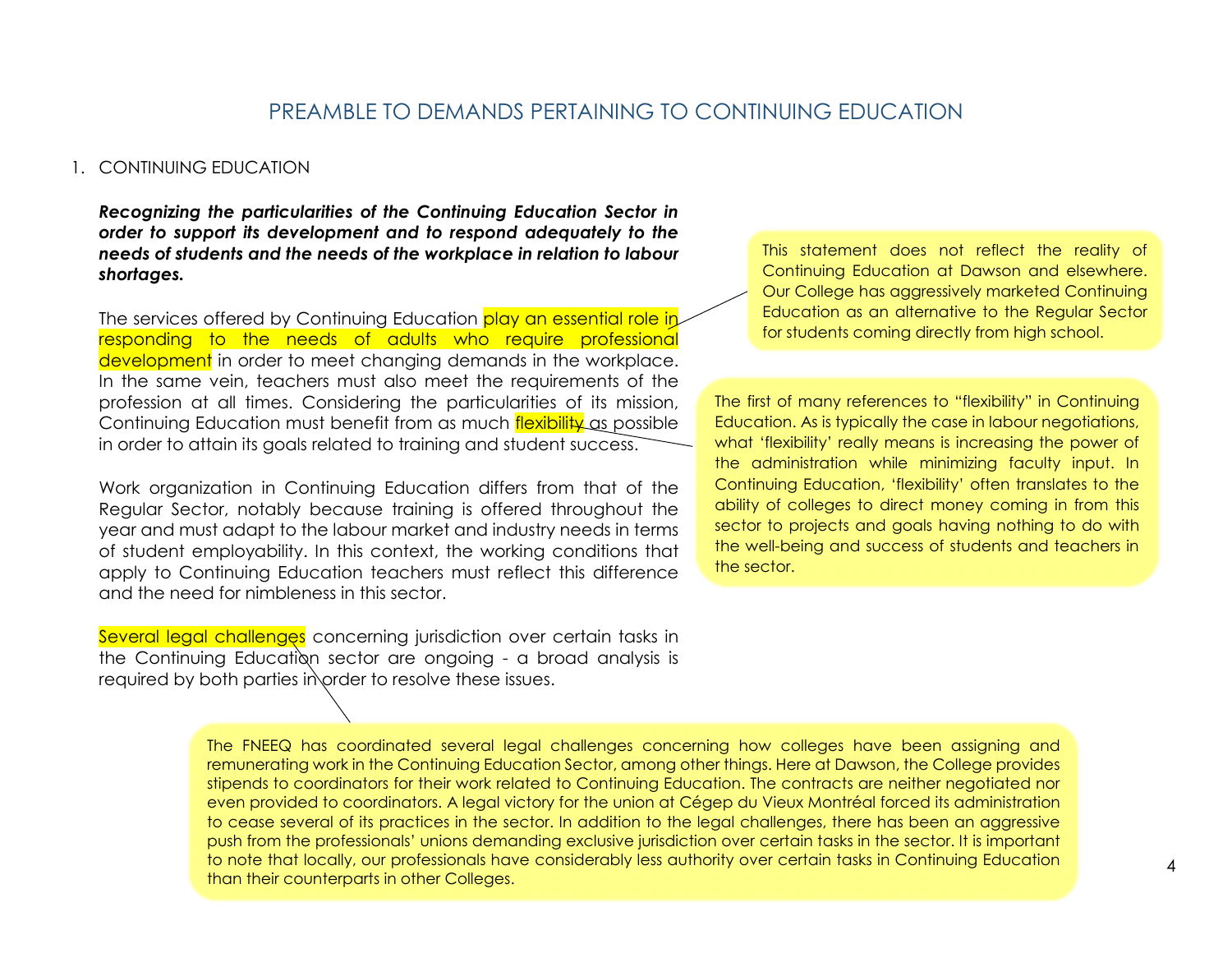### SPECIFIC GOVERNMENT DEMANDS PERTAINING TO CONTINUING EDUCATION

With the goal of ensuring that the Continuing Education Sector is guaranteed the flexibility that it requires in order to accomplish its educational mission, the CPNC wishes to modify the collective agreement so that, notably:

#### **1.1 RULES RELATED TO UTILISATION AND ATTRIBUTION OF CONTINUING EDUCATION "***CHARGES***" (CECs) ARE RELAXED**

Course offerings in Continuing Education have evolved along with its mission, going from "à-la-carte" to offerings within specific programs of study (leading to DECs and AECs).

Colleges have found it difficult to use CECs for purposes other than teaching; this is a barrier to the development of Continuing Education Programs. The CPNC hopes to permit colleges to use CECs optimally.

You will find the word *notably* prefacing the Government's specific demands in each section of the proposal. This implies that the option for additional demands to be tabled remains open.

In a hard fought battle in the last round of negotiations, we managed to introduce several "*charges à la formation continue*" to the contract. In order to do so, we agreed to give up a portion of our own Regular Sector resources to finance these *charges*. These resources were a small step in recognizing that Continuing Education teachers deserve equitable working conditions. This is apparently an irritant for Colleges. Administrations want to be able to spend the money that finance these charges at their discretion, in particular to pay for the coordination of Continuing Education.

It would not be surprising if this demand comes from Dawson's administration. When we began discussions on how to use the *charges* assigned to Dawson, the College's first request was to use them to pay for coordination, that is, to allow the Continuing Education sector to save the money that they currently spend to this effect. Thankfully, the Collective Agreement was written so as to require the approval from the Union for *charges* to be used for any other purpose than teaching, so the charges were put to use in providing at least a few teachers with better working conditions. To its credit, the College has worked in collaboration with the Union for determining a fair distribution of these *charges*.

It is our position that Dawson's Continuing Education envelope does not need more money. Instead, it needs to reinvest its profits into the sector to improve working conditions for teachers and learning conditions for students.

5 To put it bluntly: this request is a slap in the face of our Continuing Education teachers, and offensive to the teachers who fought to try to improve their working conditions through the introduction of the *charges à la formation continue*.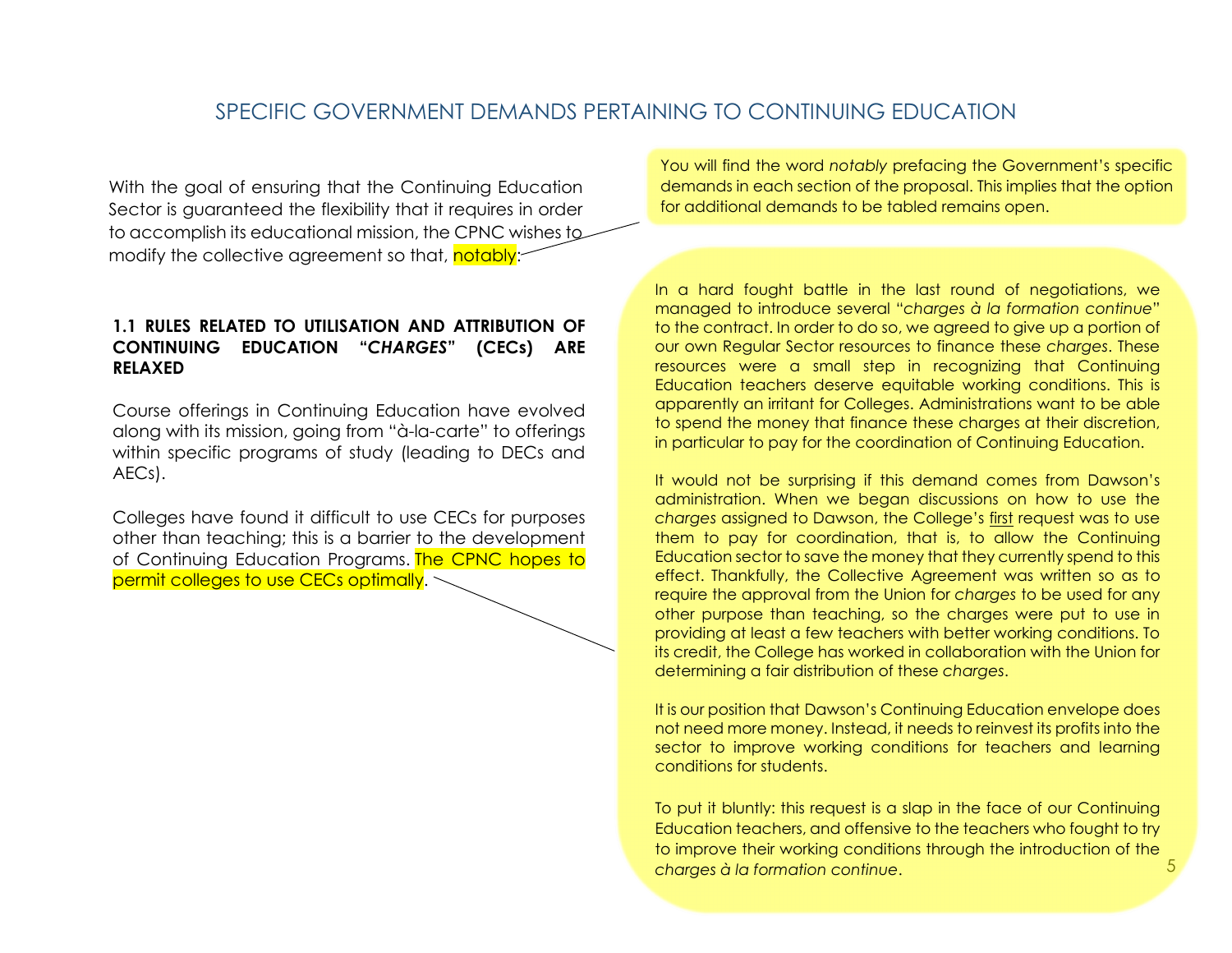#### **1.2 TEACHER QUALIFICATIONS ARE MAINTAINED AND FURTHER DEVELOPED**

Teachers in Continuing Education must have the necessary qualifications required for their job. It is therefore important to ensure that teacher qualifications are up-to-date.

#### **1.3 HIRING RESTRICTIONS IN CONTINUING EDUCATION ARE MINIMISED**

The clause in the Collective Agreement that restricts double-employment appeared in a context of job shortages and sought to share employment opportunities equitably. In the current labour context, this clause is an obstacle to hiring qualified teachers and should no longer exist.

### **1.4 THE CONTRACT ALLOWS THE NECESSARY FLEXIBILITY FOR ALL ACTIVITIES INHERENT TO TEACHING IN CONTINUING EDUCATION TO TAKE PLACE**

Continuing Education requires teaching expertise for tasks that go beyond teaching of classes (meetings, *encadrement*, etc.). It seems pertinent for the Continuing Education teachers' duties to guarantee the essential flexibility and the proper functioning of the sector.

We are not sure how this differs from any other employee.

Under the contract, teachers in Continuing Education have no access to professional development; hopefully the Government is looking to change that.

We agree! Indeed, many of our local campaigns have emphasized this.

Of course, the word 'flexibility' does not necessarily inspire confidence.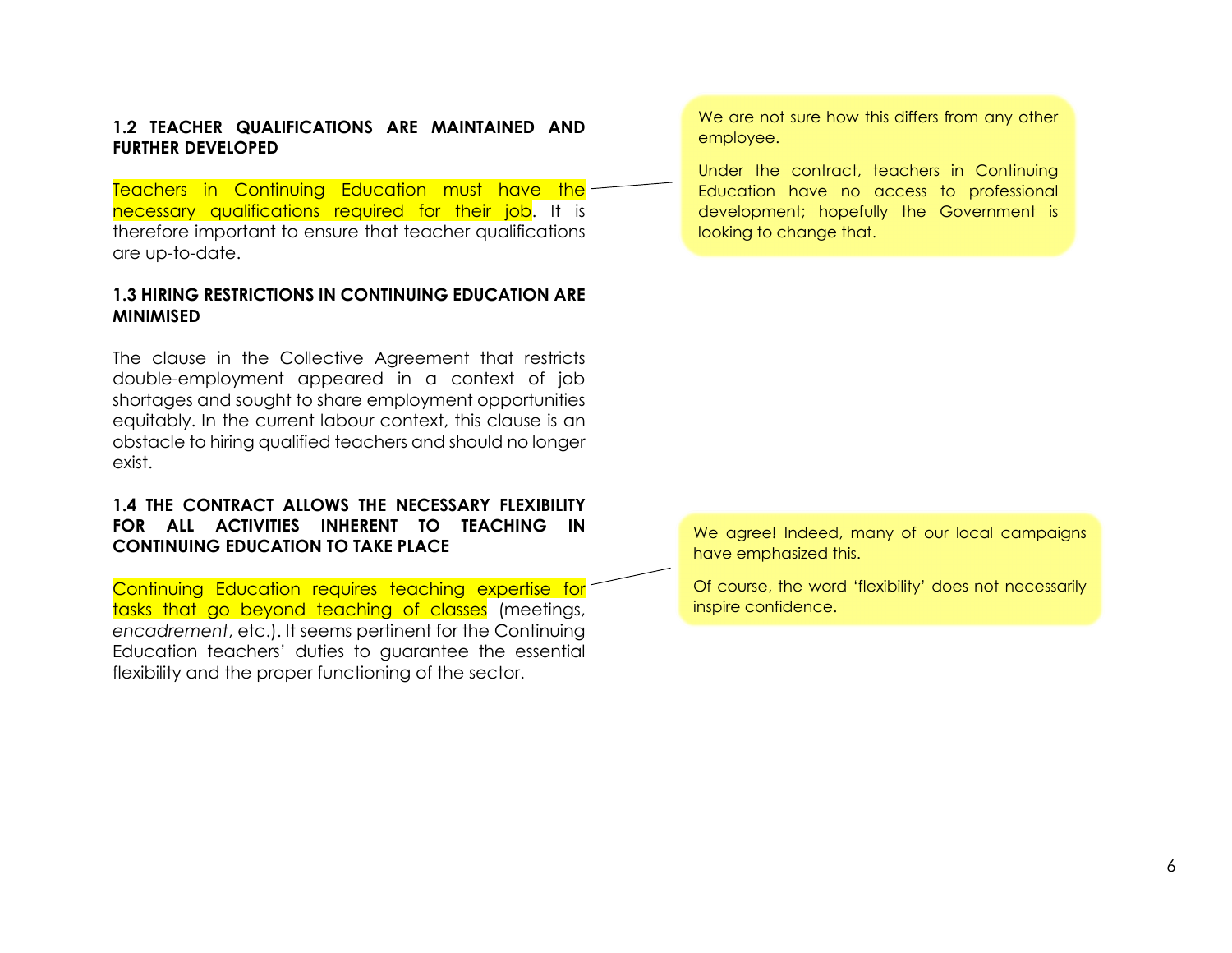# PREAMBLE TO DEMANDS PERTAINING TO MANAGEMENT OF PROGRAMS OF STUDY

#### 2. MANAGEMENT OF PROGRAMS OF STUDY

#### **Recognize the central role of program committees in the management of programs**

Following a report by the Commission d'évaluation de l'enseignement collégial (CEEC), colleges undertook to revise Institutional Policies on the Evaluation of Programs (IPEP). Roles and responsibilities of program coordinators were defined locally without corresponding definitions being introduced into the collective agreement.

With this in mind, the role of the program committee should be modified so as to reflect local realities with respect to certain duties:

- admissions and integration activities;
- analysis of student success and graduation rates;
- approval of course frameworks and course outlines for multi-disciplinary courses;
- coordination between disciplines;
- recommendations to the College with regard to human and material resources associated to the program

Considering the shift of certain responsibilities away from departments towards program committees, the rules governing the distribution of resources for coordination are no longer adequate.

This request may seem innocuous, but it is in line with the trend of "Quality Assurance" and administrative incursion into departmental and teacher autonomy. Colleges have long insisted on shifting tasks away from departments into the hands of program committees because departments, unlike program committees, are controlled by faculty. This would allow colleges to exercise more control over decisions that we believe should be made exclusively by the disciplinary experts: teachers.

Many of you will recall the debacle surrounding the imposition of the summative assessment by this same body. It is a good example of what happens when teachers are removed from the decisionmaking process in questions surrounding pedagogy.

Colleges rewrote their policies with little to no consultation with teachers. These policies were often in contradiction to the collective agreement, imposing additional tasks on teachers and granting more authority to certain College bodies. They are now asking to write these changes into the contract.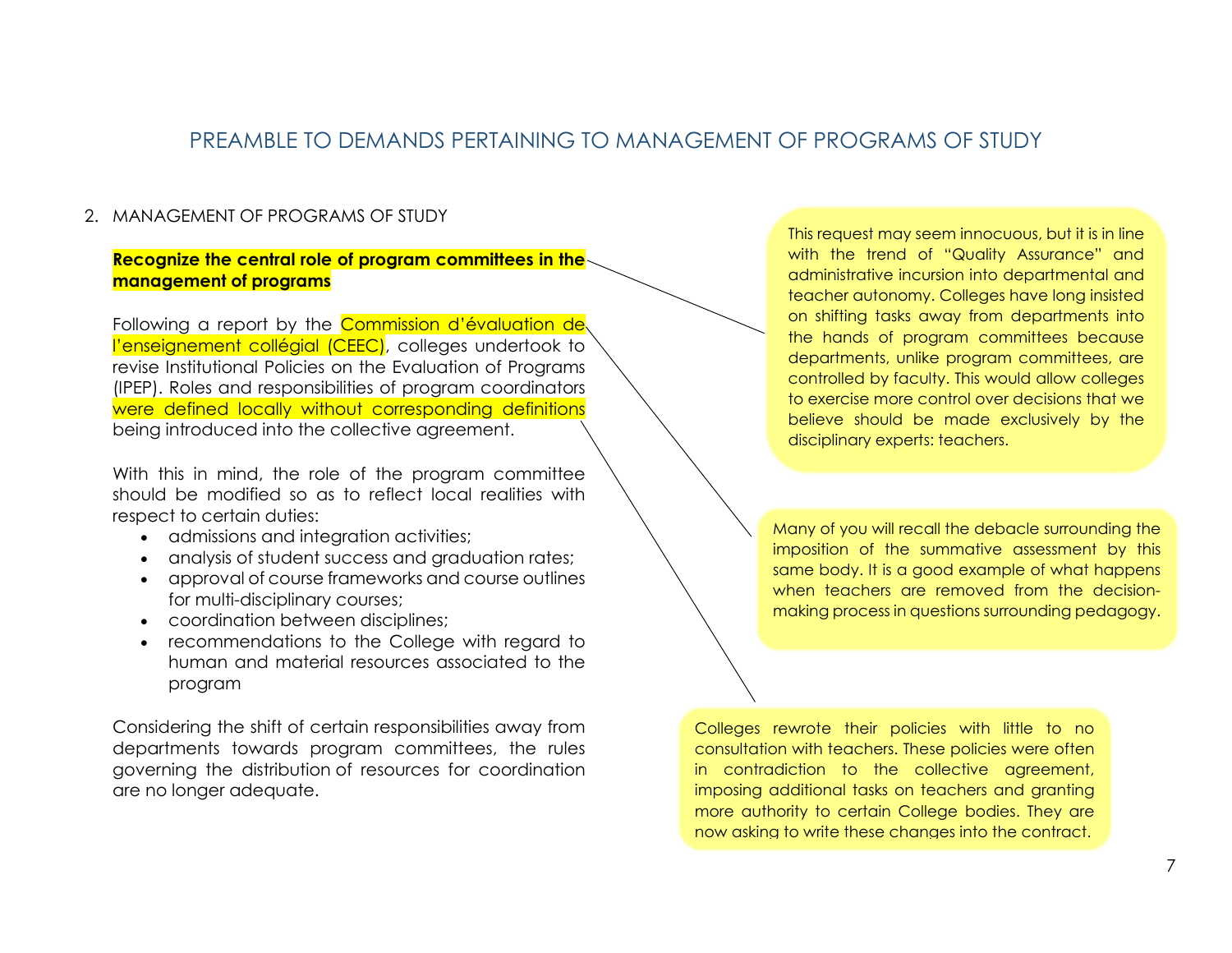# SPECIFIC GOVERNMENT DEMANDS PERTAINING TO MANAGEMENT OF PROGRAMS OF STUDY

In order to permit the program committee to accomplish its role, the CPNC hopes to modify the collective agreement in order to, notably:

#### **2.1 REDEFINE THE ROLES AND RESPONSIBILITIES OF THE PROGRAM COORDINATOR AND PROGRAM COMMITTEE**

The roles and responsibilities of the coordinator and the program committee defined in the contract must reflect the changes that they have undergone in recent years.

### **2.2 CLARIFY THE ROLES AND RESPONSIBILITIES OF THE DEPARTMENT COORDINATOR AND THE DEPARTMENT RELATIVE TO PARTICIPATION IN PROGRAM MANAGEMENT**

The sharing of responsibilities must be clearly defined taking into consideration the necessary collaboration between department and program.

#### **2.3 MODIFY THE RULES GOVERNING THE DISTRIBUTION OF RESOURCES FOR THE COORDINATION OF DEPARTMENTS AND PROGRAMS**

The rules governing the distribution of coordination resources must be reviewed to take into consideration the responsibilities of program coordinators.

The College often ignores rules governing the distribution of coordination resources. We have also observed a reluctance to involve teachers in decisions about how resources should be distributed. For years, the College allocated less release to the coordination of departments than what is prescribed in the contract.

In fact, the DTU was forced to bring the College to arbitration over the issue of distributing coordination release. An agreement was signed to force the College, at a minimum, to respect the contract.

While we are certainly in favour of supporting programs, it cannot be done at the expense of departments and their crucial autonomy. This demand is further evidence of the College's preference to continue to underfund department release in favour of program coordination.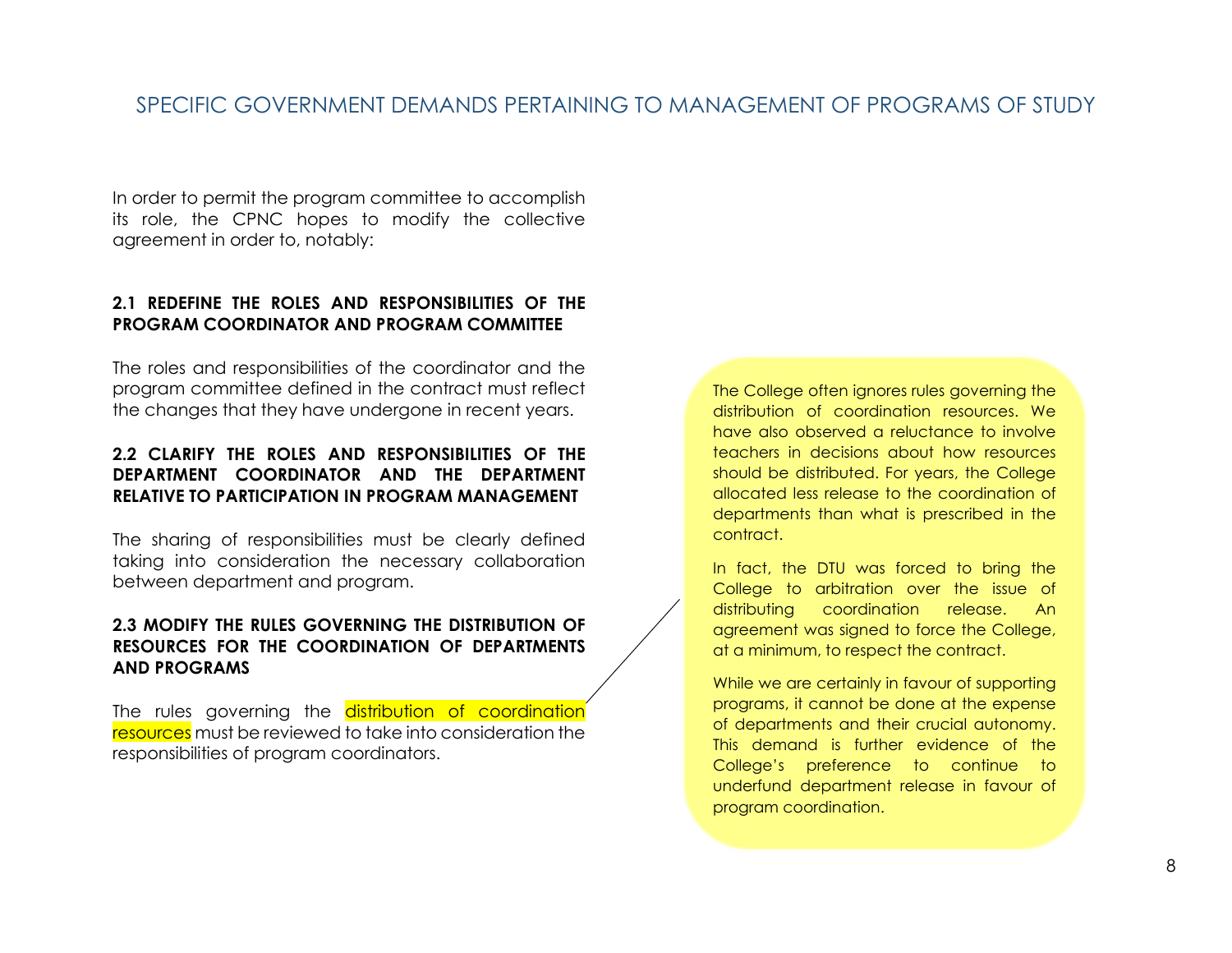# PREAMBLE TO DEMANDS PERTAINING TO MANAGEMENT OF PROGRAMS OF STUDY

#### 3. PROFESSIONAL DEVELOPMENT

#### **Ensuring that teachers respond to the requirements of the profession at all times**

The success of students is the *raison d'être* of *cégeps* and is at the heart of its priorities and actions of all its employees. In order to better support student success, to offer quality services, to respond to the diversity of student needs, and rapidly evolving science and technology sectors, colleges must evaluate and develop teachers' skills.

Professional integration of new teachers, as of hiring, must be ensured: broad participation of all those involved in pedagogical development is necessary to facilitate this integration.

While the teacher is primarily responsible for maintaining his or her skills, it is the college's responsibility to ensure that teachers acquire and update their skills.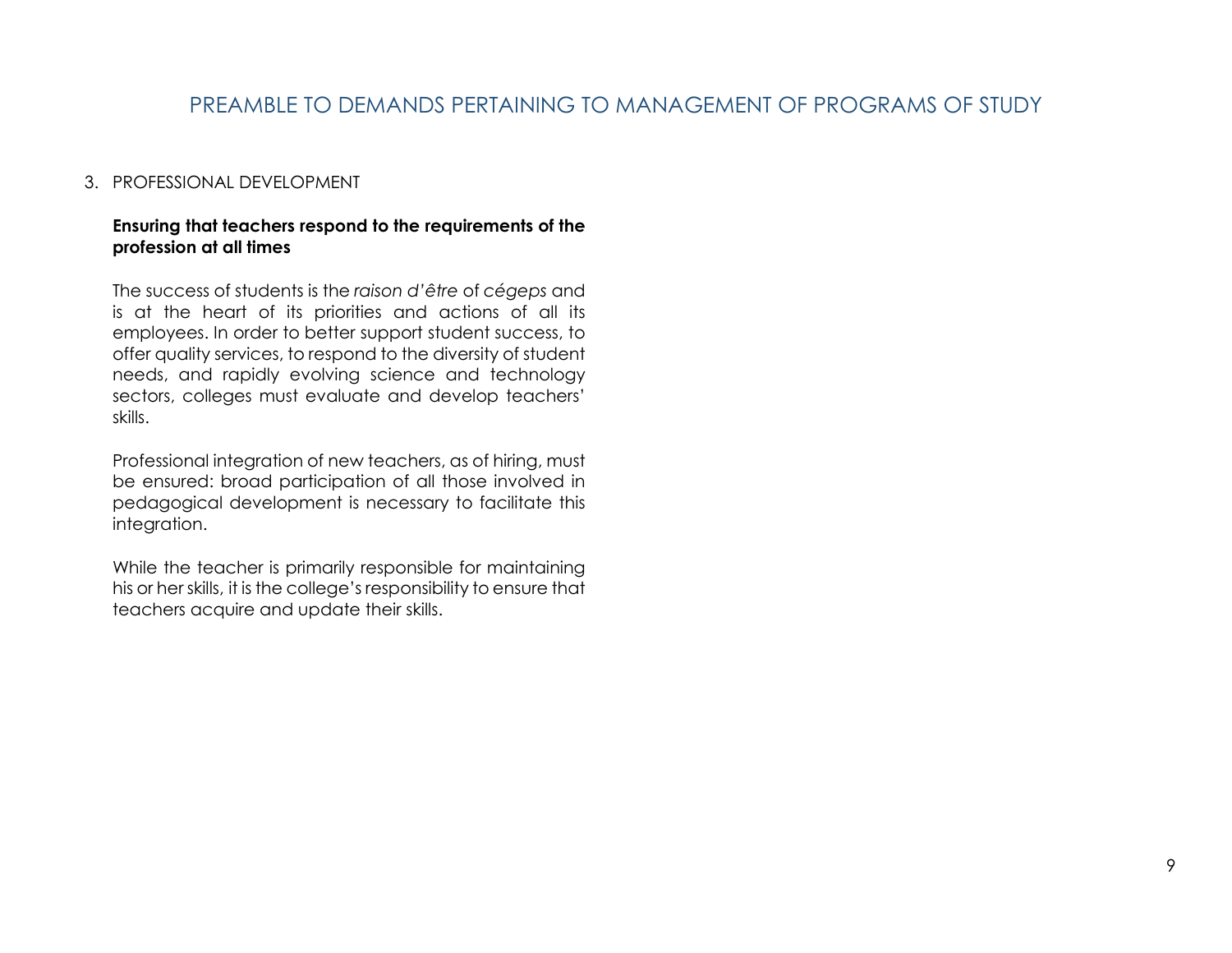# SPECIFIC GOVERNMENT DEMANDS PERTAINING TO MANAGEMENT OF PROGRAMS OF STUDY

The CPNC hopes to modify the collective agreement in order to, notably:

#### **3.1 INTRODUCE A PROBATIONARY PERIOD AND INTRODUCE A POSITIVE EVALUATION AS A CONDITION FOR OBTAINING TENURE**

For purposes of obtaining hiring priority and tenure, colleges must ensure that teachers respond to the requirements of the job. In certain situations, colleges must grant hiring priority or tenure to a teacher without having evaluated their performance and teaching skills.

It is therefore necessary to introduce a probationary period and to introduce a positive evaluation as a condition for obtaining hiring priority and tenure, in which time actually worked is considered.

#### **3.2 LOOSEN THE RULES GOVERNING THE REMOVAL OF HIRING PRIORITY**

According to the contract, the College can decide not to grant job priority to a non-tenured teacher by informing the teacher prior to June 1st. The College must be able to remove job priority at any time of the year.  $\sim$ 

There are serious problems with bias in existing means of teacher evaluations, especially the questionnaires given to students. With this in mind, it is hard to see how colleges can implement a fair and transparent process of evaluation for this purpose.

Removal of hiring priority is not a dismissal in the sense of the *Loi sur les norms du travail*, although the effect it would have on the teacher is virtually the same. Already, non-permanent teachers, independent of their seniority, can lose their job in a far more arbitrary manner than their permanent colleagues can.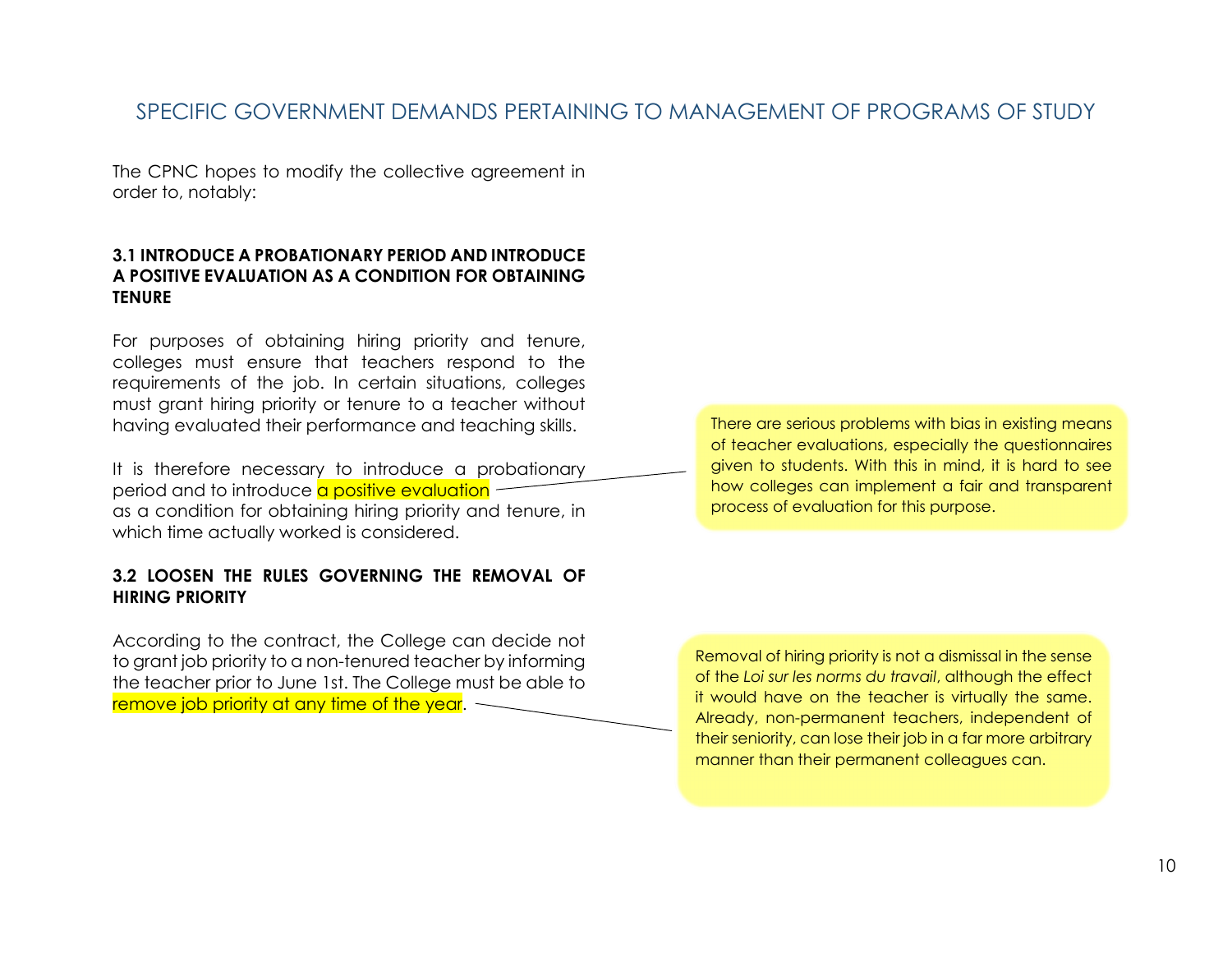#### **3.3 SPECIFY THE TEACHER'S ROLE IN THE INTEGRATION OF NEW TEACHERS**

Considering the importance of employee retention, the role of the individual teacher as well as the coordinator in the process of professional integration of new teachers should be defined in the contract.

#### **3.4 ADD PROFESSIONAL DEVELOPMENT AS AN OBLIGATION FOR ALL TEACHERS**

Professional development in areas of disciplinary, pedagogical, language and technical skills is necessary for all teachers in higher education. This should be included in the collective agreement as an obligation.

#### **3.5 REVIEW THE FUNCTIONING OF THE PROFESSIONAL DEVELOPMENT COMMITTEE**

In order to ensure optimal use of funds allocated to professional development, teachers should serve on the professional development committee in a strictly consulting role with the College having the final say on decisions in the case that both parties are not in agreement.

#### **3.6 ENSURE THAT ALL TEACHERS HIRED IN CONTINUING EDUCATION HAVE BEEN RECOMMENDED BY THE REGULAR SECTOR HIRING COMMITTEE**

A Continuing Education teacher should not be able to exercise hiring priority in the Regular Sector without having been recommended by a Regular Sector hiring committee.

We have concerns about how such a change to the Collective Agreement would be implemented.

Teachers should play a central role in determining what professional development activities are suited to them. It appears that the government does not share this view (see demand 3.5 asking to cease teacher input in the managing of professional development funds).

Given the increasing demands of teaching, unless time and resources are allocated to meet this demand, it is unrealistic.

This is another attack on professional autonomy and disciplinary expertise.

Here at Dawson we operate with a single hiring committee, so this demand does not particularly impact us.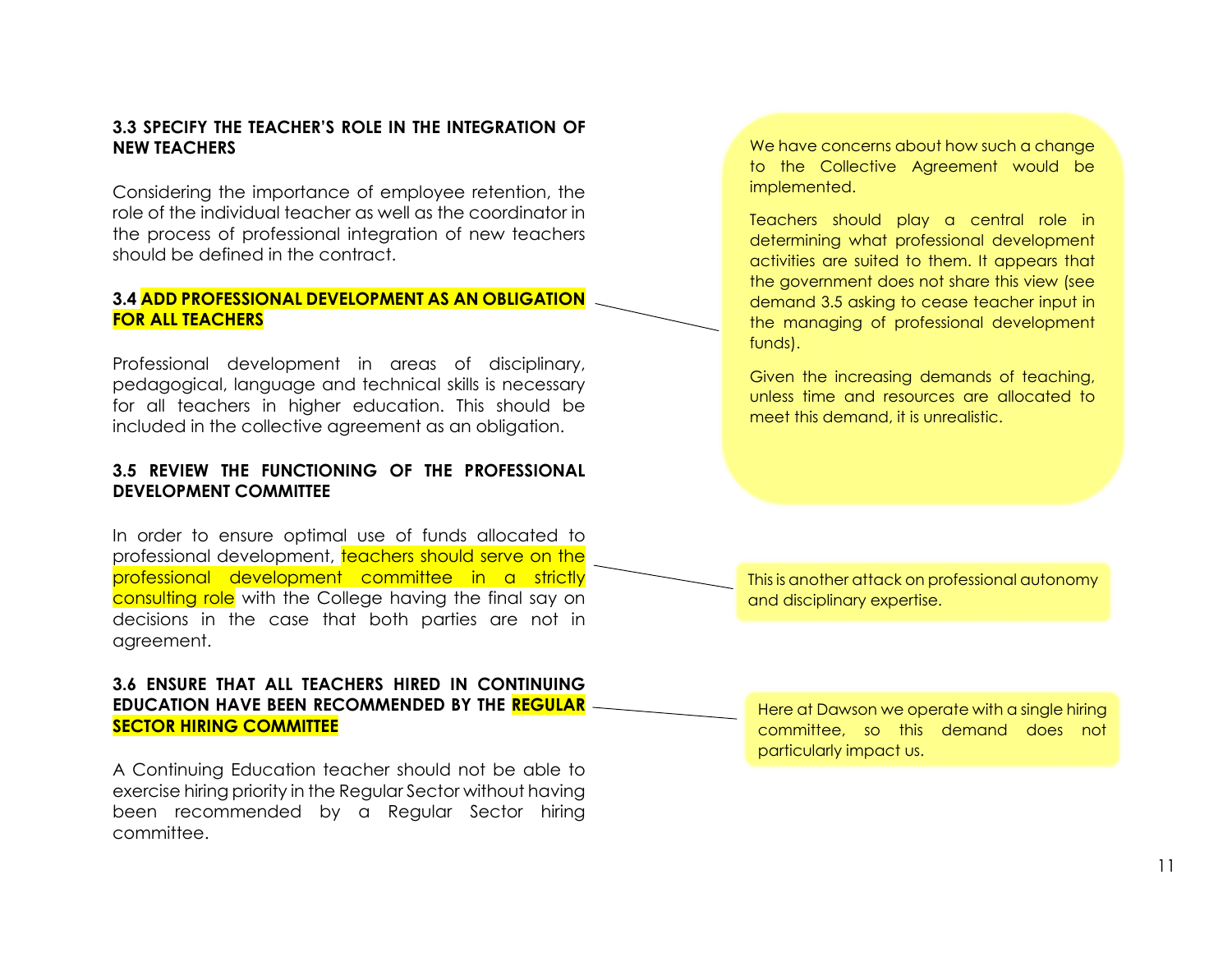## PREAMBLE AND SPECIFIC DEMANDS PERTAINING TO MANAGEMENT OF WORK ORGANISATION

#### 4. WORK ORGANISATION

*Adapt the Collective Agreement to the reality of colleges, with the goal of efficient and responsible use of public funds.*

It is essential that efficiency in the management and distribution of teaching resources be ensured. This distribution must provide colleges with the flexibility required for an optimal use of teaching resources.

The CPNC hopes to modify the collective agreement in order to, notably:

#### **4.1 RECONSIDER THE 85CI MAXIMUM**

The lowering of the maximum CI in the 2015-2020 Collective Agreement had a significant impact on the distribution of teaching resources, making the creation of workloads within departments difficult. The maximum CI value should be revisited as well as any teaching resources that were dedicated to diminishing it.

#### **4.2 UPDATE THE DISTRIBUTION OF "FIXED" TEACHING RESOURCES**

The current distribution of fixed resources does not take evolving student populations nor various program offerings into account. The distribution of these resources must be updated in order to better reflect the current reality of the college network.

The CI maximum was lowered in the last round of negotiations from 88 to 85.

Fixed resources relate to amounts listed in Appendices I-2 and I-11. These resources are attributed to each College, but have not changed in several years. Most teaching resources are distributed according to student enrolments and program offerings. It is not unreasonable to review these amounts to make sure that each College is being treated fairly.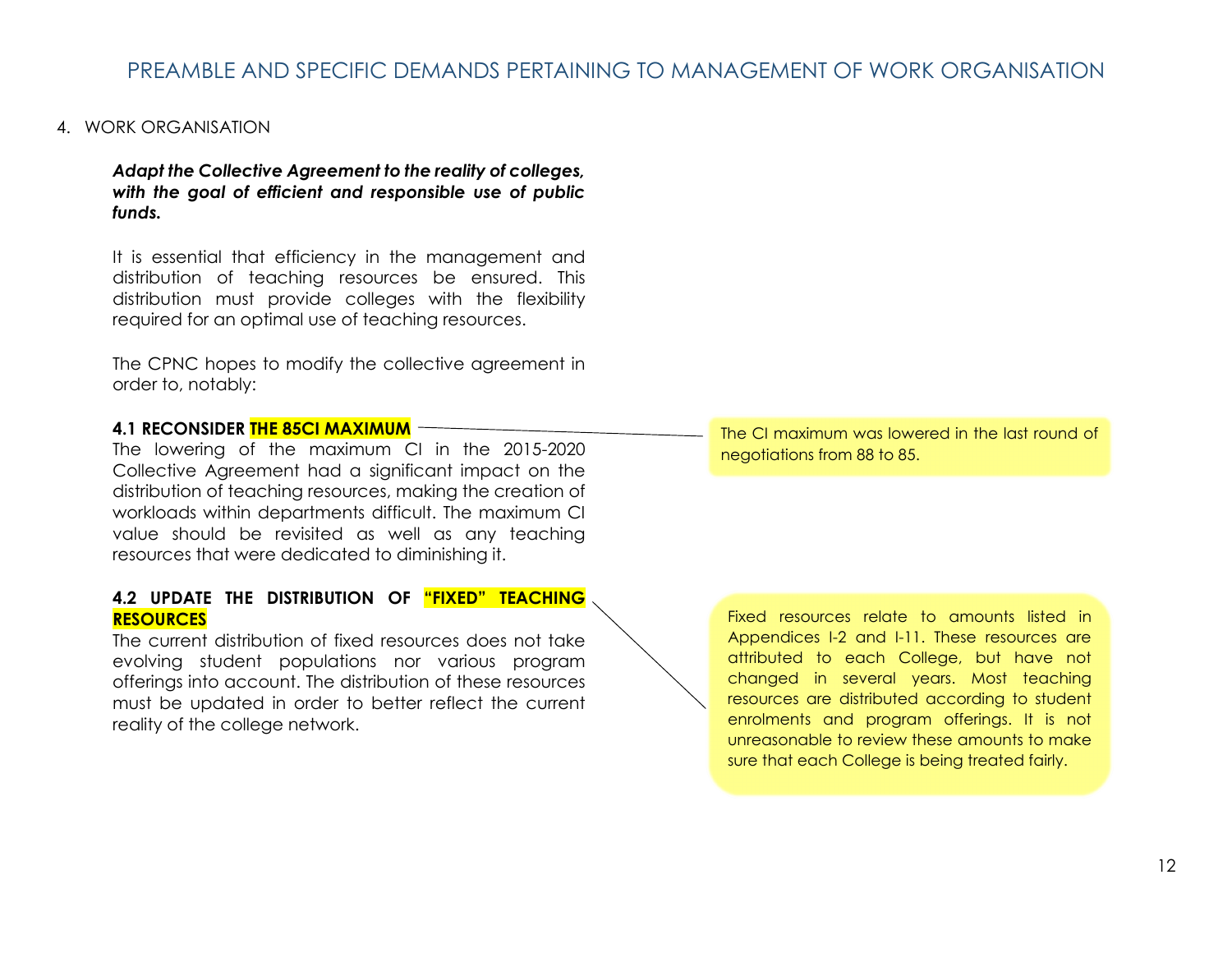#### **4.3 REVIEW CERTAIN CONDITIONS RELATED TO JOB SECURITY**

In order to use public funds responsibly, certain provisions related to job security must be revised with the goal of optimizing the relocation of teachers.

### **4.4 FACILITATE THE TRANSFER OF TEACHERS BETWEEN INSTITUTIONS**

There are very few possibilities for teachers to transfer between institutions without loss of rights. Considering that the new generation of teachers has an interest in mobility and change, that work-family responsibilities can require long travel time and that certain regions require teachers with special skills, the rules governing transfer of permanent teachers between colleges should be made more flexible or the hiring order on a *poste* or annual *charge* should be modified.

Our current job security protections include transferring permanent teachers with no workloads to other colleges. Every year, the FNEEQ tracks the transfer of teachers and the cost of these measures. The cost has consistently been negligible. The granting of *permanence* is based on very conservative estimates of teaching needs, and the relocation measures are fairly prescriptive towards the teacher in question.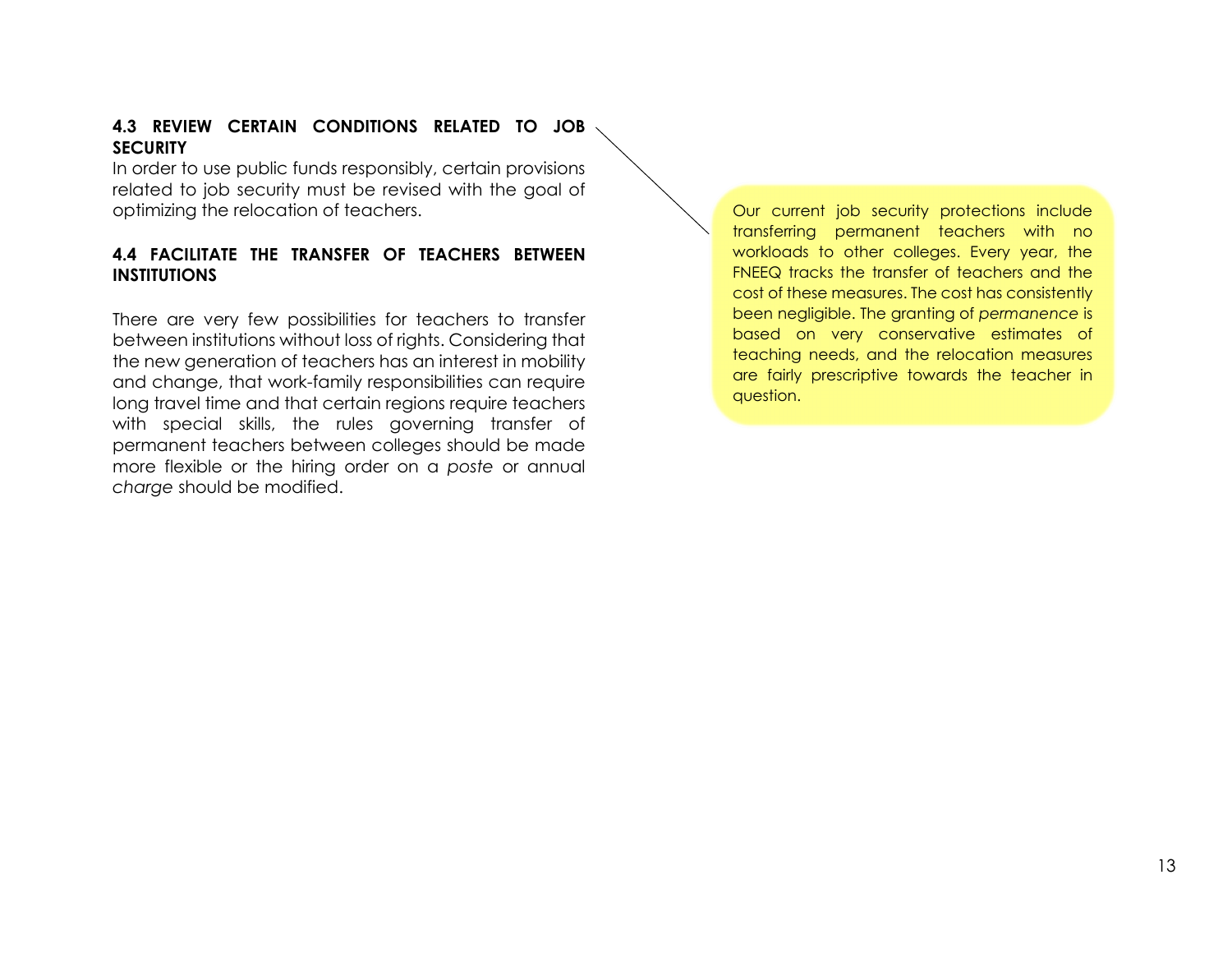#### 5. WORK ORGANISATION

#### *Simplify the process of implementing special projects in order to ensure the development of the college network*

Colleges help develop hubs in areas such as distancelearning, research activities and other special projects. It is important to facilitate their development.

Developments in technology allow for training to be offered through a variety of different venues and increase access to higher education. The requirement to consult the union limits the ability to implement distance-learning in a timely manner thus preventing training from meeting the needs of a fast-evolving job market.

The creation of *Centre d'études collégiales* (CEC) serves to increase access to higher education. CECs are created on an experimental basis which requires that postes not be created upon the opening of a CEC. When a college and a CEC are created as distinct institutions that may share resources, it is important that the rules for applying the Collective Agreement be determined prior to the creation of a CEC.

Research has taken a larger place in certain colleges which helps the development of the network. In some cases, research grants are linked to a specific teacher. A project financed by a non-permanent teacher's research grant may be put on hold if the rules governing hiring priority prevent the teacher from holding a contract.

Dawson has not yet ventured into this type of expansion. However, we have seen several worrying developments in this area. Under the pretext of increasing access to higher education, colleges have expanded with very little consultation, creating unnecessary competition, poor working conditions, and a strain on resources. While access to higher education is at the heart of our concerns, we believe it should be done by strengthening the *cégep* network and creating viable institutions that offer as many services as possible to students.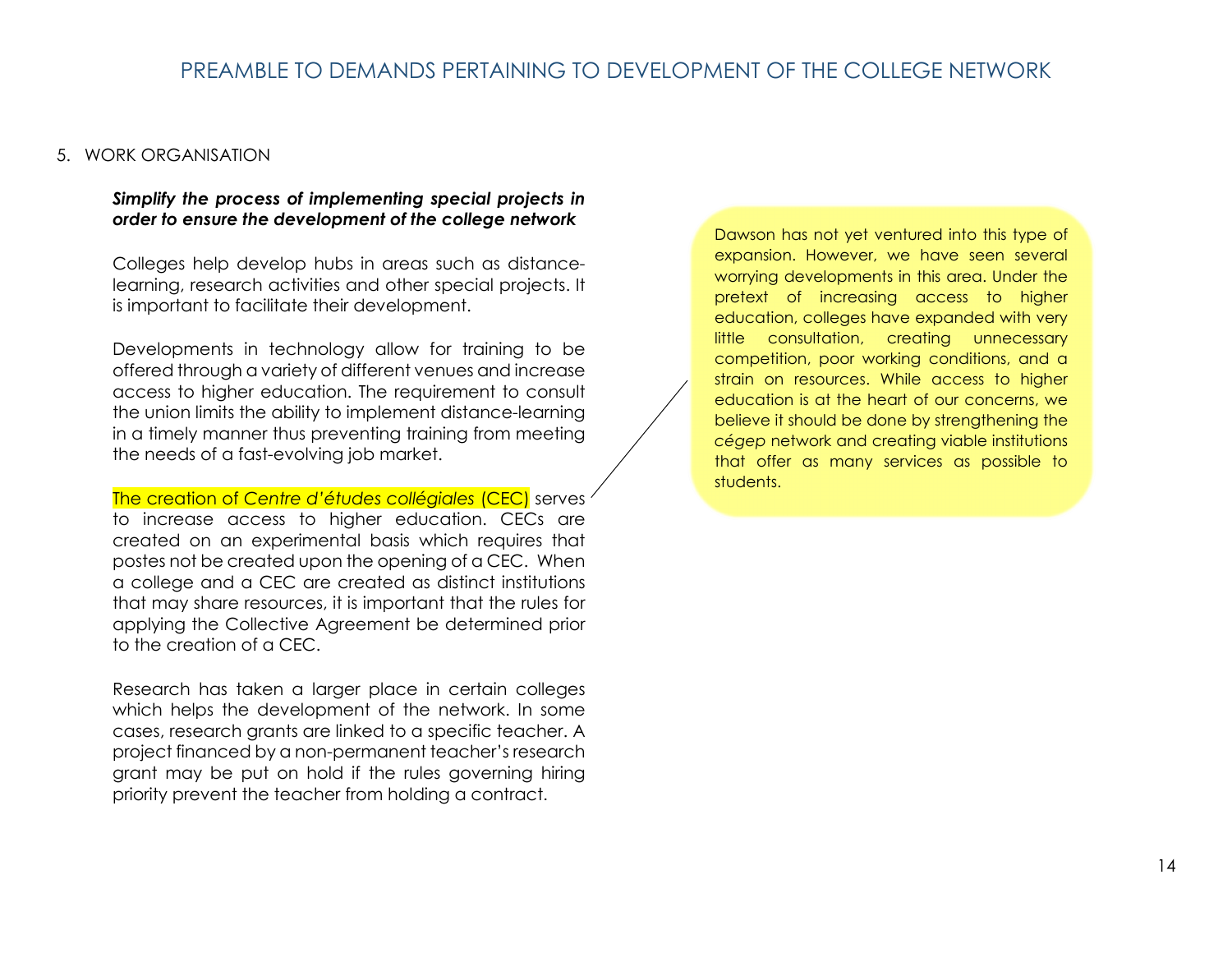# DEMANDS PERTAINING TO DEVELOPMENT OF THE COLLEGE NETWORK

In order to better support the development of colleges, the CPNC hopes to modify the collective agreement in order to:

### **5.1 REMOVE THE REQUIREMENT TO CONSULT WITH THE UNION ON NEW MODELS OF TEACHING ORGANIZATION**

The obligation to consult the union and the associated delays can sometimes hinder the development of distance-learning.

### **5.2 INTRODUCE AN APPENDIX PRESCRIBING THE APPLICABLE RULES UPON THE OPENING OF A CEC**

For the purpose of applying the Collective Agreement, it is necessary to clarify for which subjects a CEC and its host college are considered distinct institutions.

During the experimental phase of a CEC no poste should be created and no tenure awarded until the permanent nature of the CEC can be guaranteed.

### **5.3 PERMIT NON PERMANENT TEACHERS WITH HIRING PRIORITY TO HOLD RESEARCH POSITIONS**

Teachers who have a hiring priority but do not have a contract should be able to hold research contracts without accumulating all of the associated rights in the collective agreement.

Dawson has consistently ignored this contractual obligation, so this demand would not change much, locally.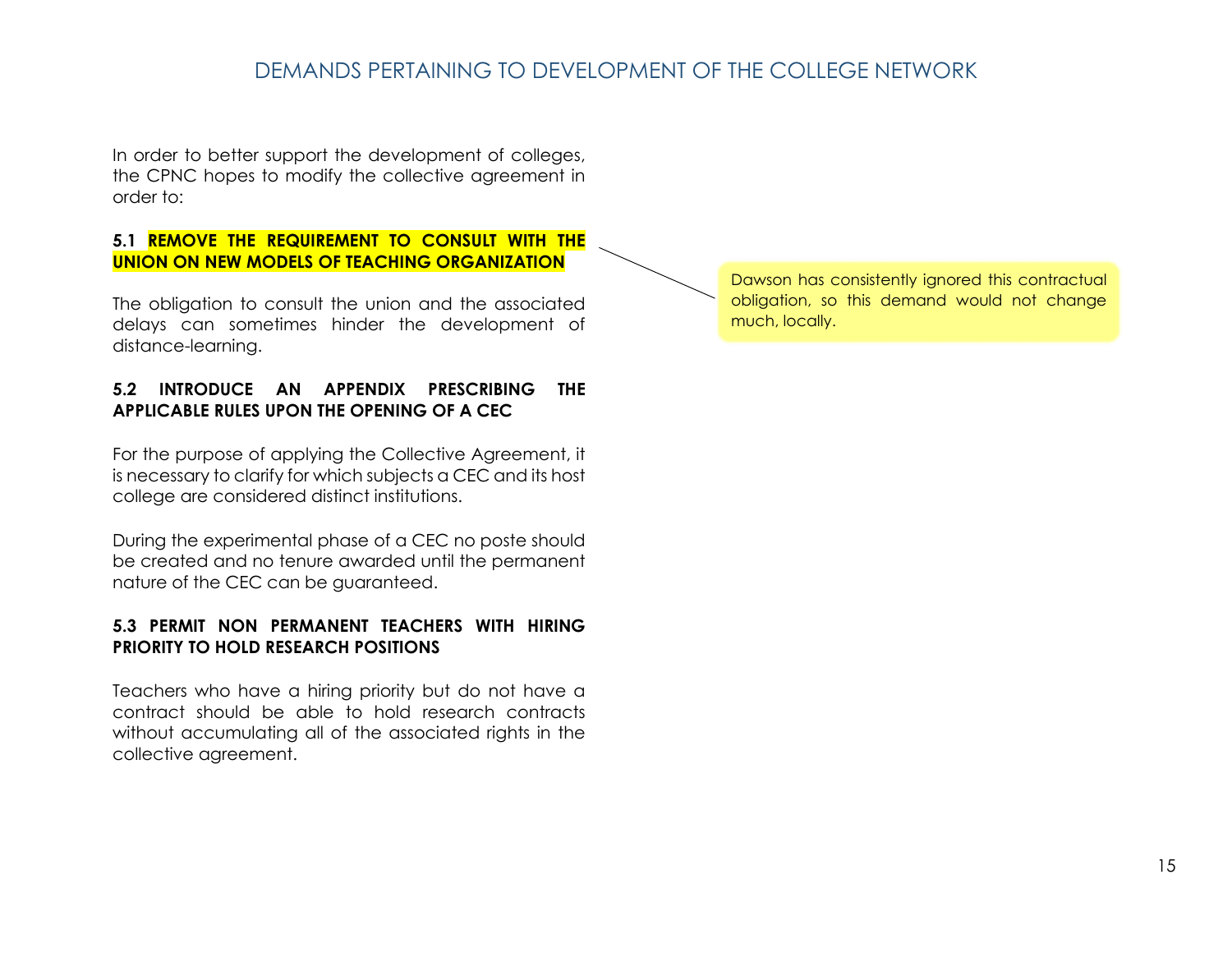#### 6. OTHER SUBJECTS

The CPNC hopes to modify the collective agreement in order to solve certain recurring problems regarding its application.

#### **6.1 INFORMATION PROVIDED TO UNIONS**

The collective agreement must be modified in order to diminish the amount of information that must be transmitted to the Union and in order to make sure that any information provided to the Union respects the *Lois sur l'accès aux documents des organismes publics et sur la protection des renseignements personnels*.

#### **6.2 COMMITTEES**

The mandates of certain national committees defined in the Collective Agreement must be modified in order to respond to preoccupations of both parties. Certain committees are no longer pertinent and should be removed from the contract.

### **6.3** *COMMISSION PÉDAGOGIQUE*

Considering that in 1993, the Commission des études was created under the Loi sur les collèges d'enseignement général et professionnel, essentially rendering the Commission pédagogique obsolete, any reference to the Commission Pédagogique should be removed from the contract.

At Dawson, the College frequently provides more information to coordinators than to the Union, which can make it difficult for the Union to verify whether the Collective Agreement is being correctly applied.

Although there is no specific information here as to which committees the government is targeting, we suspect that this may relate to certain provincial committees with broad mandates, as well as potentially the *Comité consultative national d'accès à l'égalité*.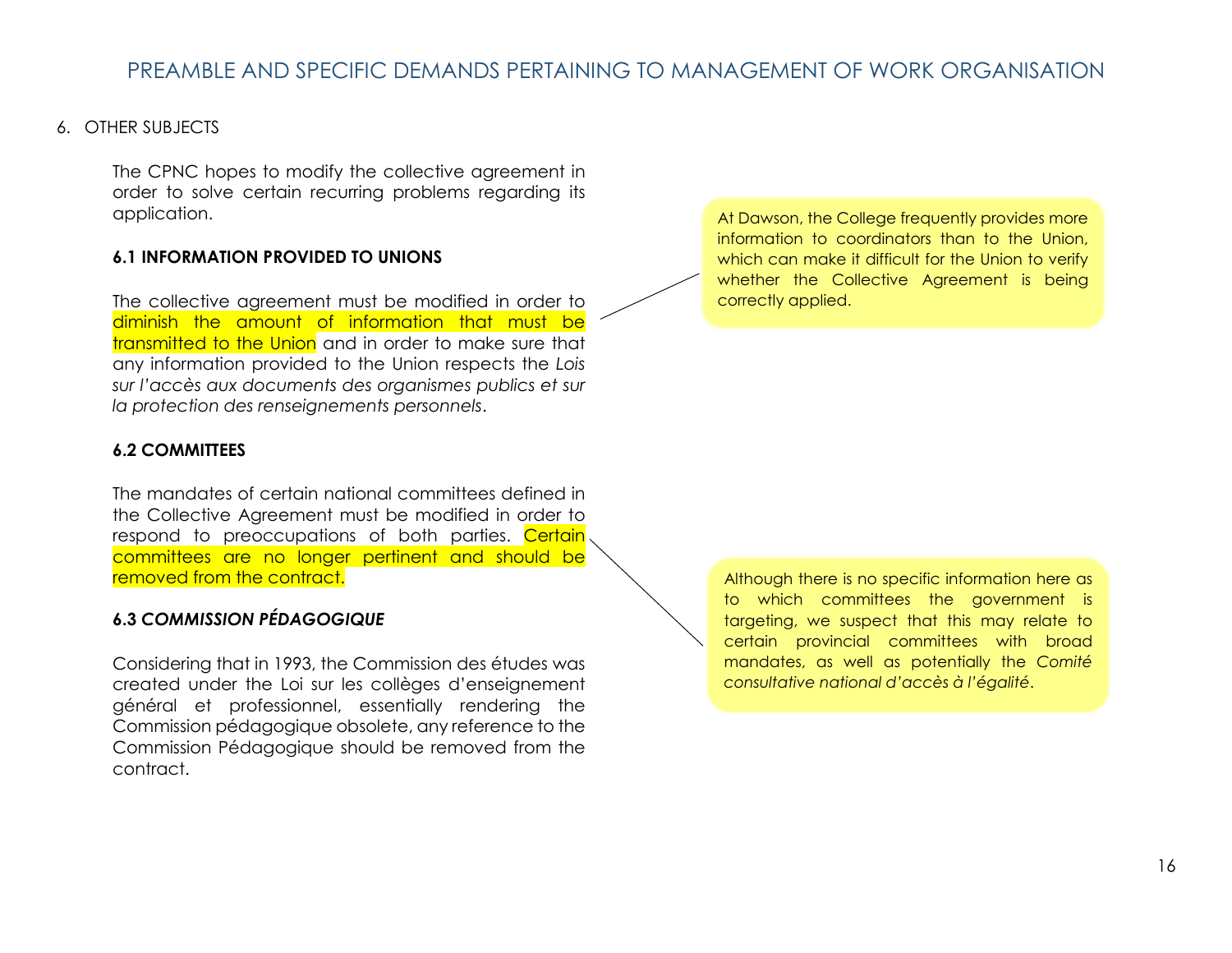### DEMANDS PERTAINING TO OTHER SUBJECTS

#### **6.4 MESURES DISCIPLINAIRES**

The Collective Agreement stipulates that any damaging or unfavourable remarks cannot be used against a teacher if a period of 12 months has elapsed without a similar remark having been issued. Any absence by the teacher should be subtracted from the 12-month period.

#### **6.5 GRADE REVIEW COMMITTEE**

The presence of the teacher concerned on the grade review committee constitutes an appearance of conflict of interest and contradicts the principle of natural justice for the student. As a consequence, the teacher concerned should not be part of the grade review committee.

#### **6.6 FEES RELATED TO ARBITRATION**

When an arbitrator rules partially in-favour of the Union, disputes arise concerning which party should assume the costs of the arbitration. It is therefore necessary, for the purposes of efficiency and equity, to specify that the arbitrator should determine the distribution of the costs.

#### **6.7 ELIGIBILITY FOR SHORT-TERM DISABILITY INSURANCE**

Unlike in other sectors, the Collective Agreement does not stipulate a minimal period for eligibility to short-term disability insurance. It is therefore necessary to specify a qualification period before a teacher has the right to claim salary insurance benefits.

This demand is based on the assumption that students and teachers should be on equal footing in a Grade Review Committee; however, teachers are the experts not only in their disciplines but also in their classroom context and thus their input is crucial to the proper functioning of a Grade Review Committee. Indeed, in smaller *cégeps* / disciplines, prohibiting the teacher from participating in a Grade Review Committee would result in there being no input from a disciplinary expert present during such decisions.

Unlike other sectors, *cégep* teachers are automatically insured for health coverage and long-term disability; short-term disability insurance is the only insurance that the employer has to contribute to.